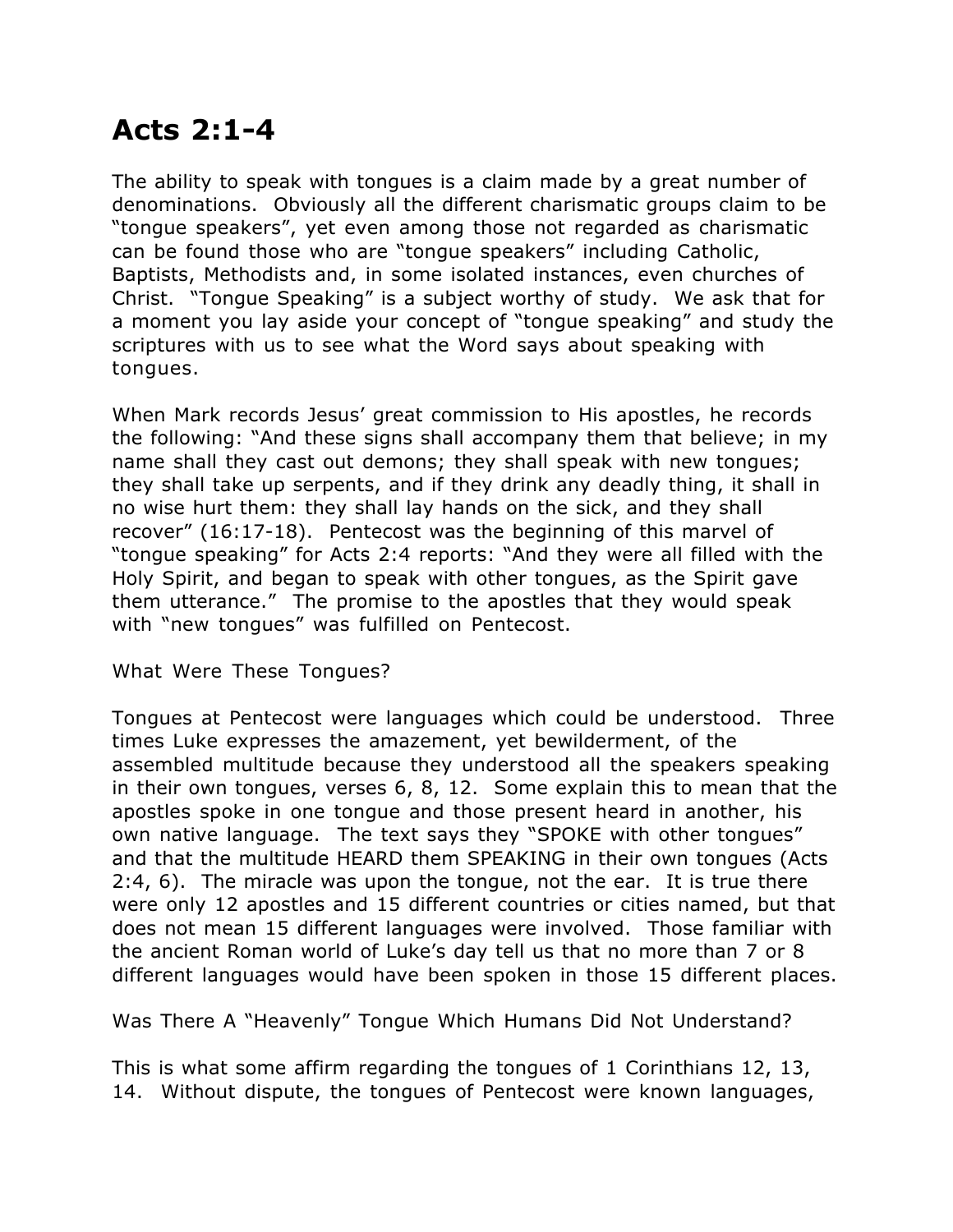but what about the tongues in Corinth? The languages again were unknown by the speaker, 1 Cor. 14:1f. But, were these tongues of 1 Corinthians "known languages" or were they different from the tongues in Acts 2? It is in 1 Corinthians that the King James version speaks of "unknown tongues". Although the translators intended to clarify understanding by supplying the word "unknown", unfortunately they promoted misunderstanding causing some men to conclude that there were two different kinds of tongues: one "heavenly", the other earthly. Admittedly there are difficulties understanding the 14th chapter of 1 Corinthians but it can be understood. ONE THING IS CERTAIN: although some tongues were being spoken at Corinth, which none present understood, God intended that the tongue should be understood (1 Cor. 14:1-13). The difference between the tongues of Acts 2 and those of 1 Corinthians 14 lay not in that one was human and the other heavenly, but that Acts two was a proper use of the tongue (they were spoken to an audience which understood the tongue) and 1 Corinthians 14 was an improper use of the tongue: they were spoken to an audience which neither spoke nor understood that language, and which no interpreter interpreted.

What Was The Purpose of Tongues?

The modern concept of "tongue speaking" is that one speaks with tongues as a sign to him that he has been baptized in the Holy Ghost, and thus been saved, but that was not the purpose of tongues according to the scriptures. According to Mark, those who spoke with tongues confirmed the word by or through these tongues (Mark 16:20). Thus, tongues were not a "sign" to the speaker, but a "sign" to the hearer for "these signs (including 'tongue speaking') would accompany them that believe." On the other hand, 1 Corinthians 14:22 specifically tells that the "tongue" was not a sign to the believer, but to the unbeliever. If "tongue speaking" were a sign of Holy Spirit baptism and thus salvation to the speaker, you would have the speaker an unbeliever and a man saved in unbelief! Everyone recognizes the unbeliever is lost (Mark 16:15-16; Heb. 11:6).

"Tongue speaking" was a sign to the unbeliever. It was on the day of Pentecost. Those who were present had their attention arrested by this unusual experience and were ready to listen to the message these "tongue speakers" were speaking to them. The subsequent testimony that Peter and the other apostles gave concerning the resurrection of Christ and His exaltation was established as true, in part, by the sign of tongues which those present had seen and heard. The purpose of